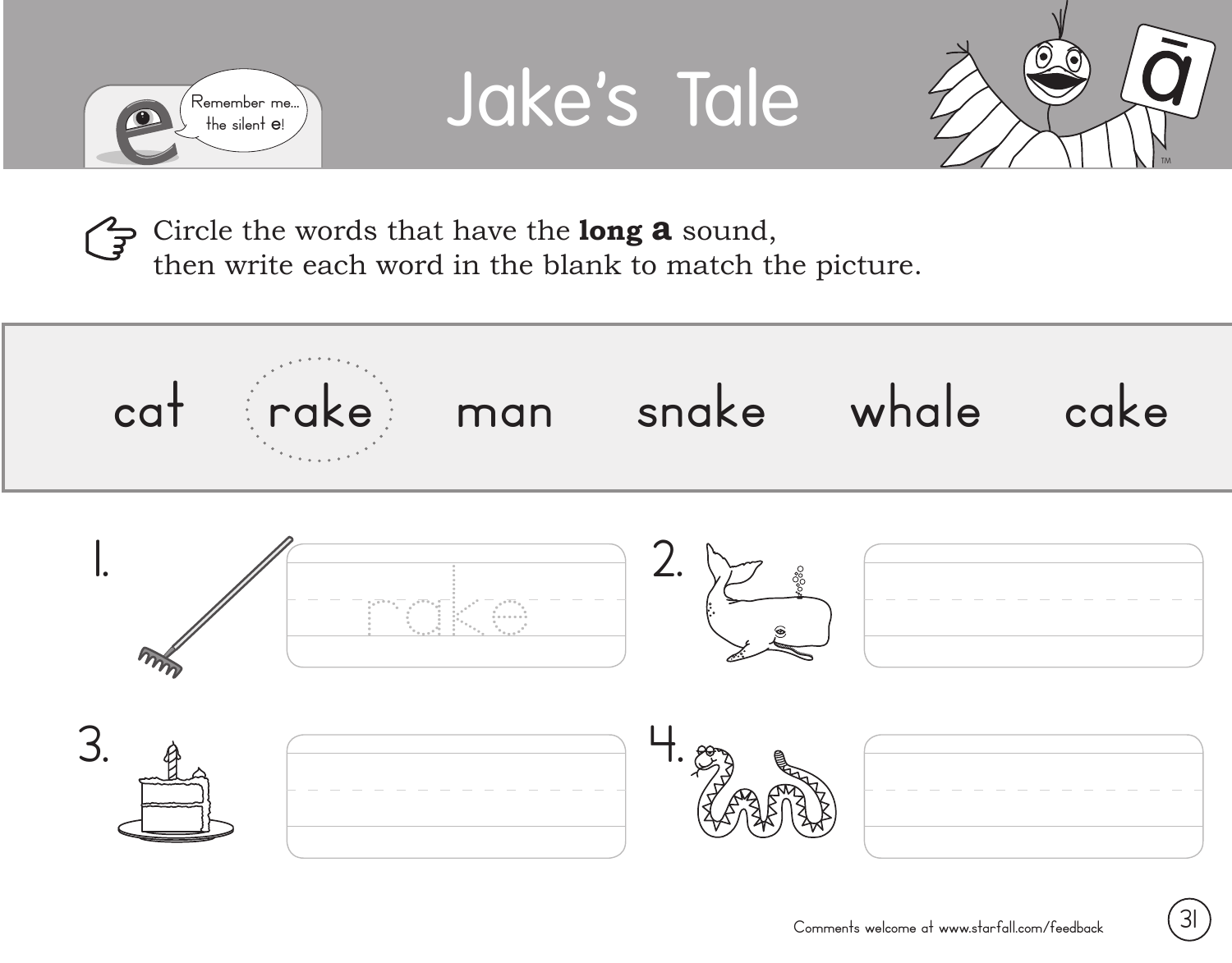**32**

Circle the word that best completes the sentence, then write the word in the blank.

![](_page_1_Figure_2.jpeg)

 $\overline{\overline{G}}$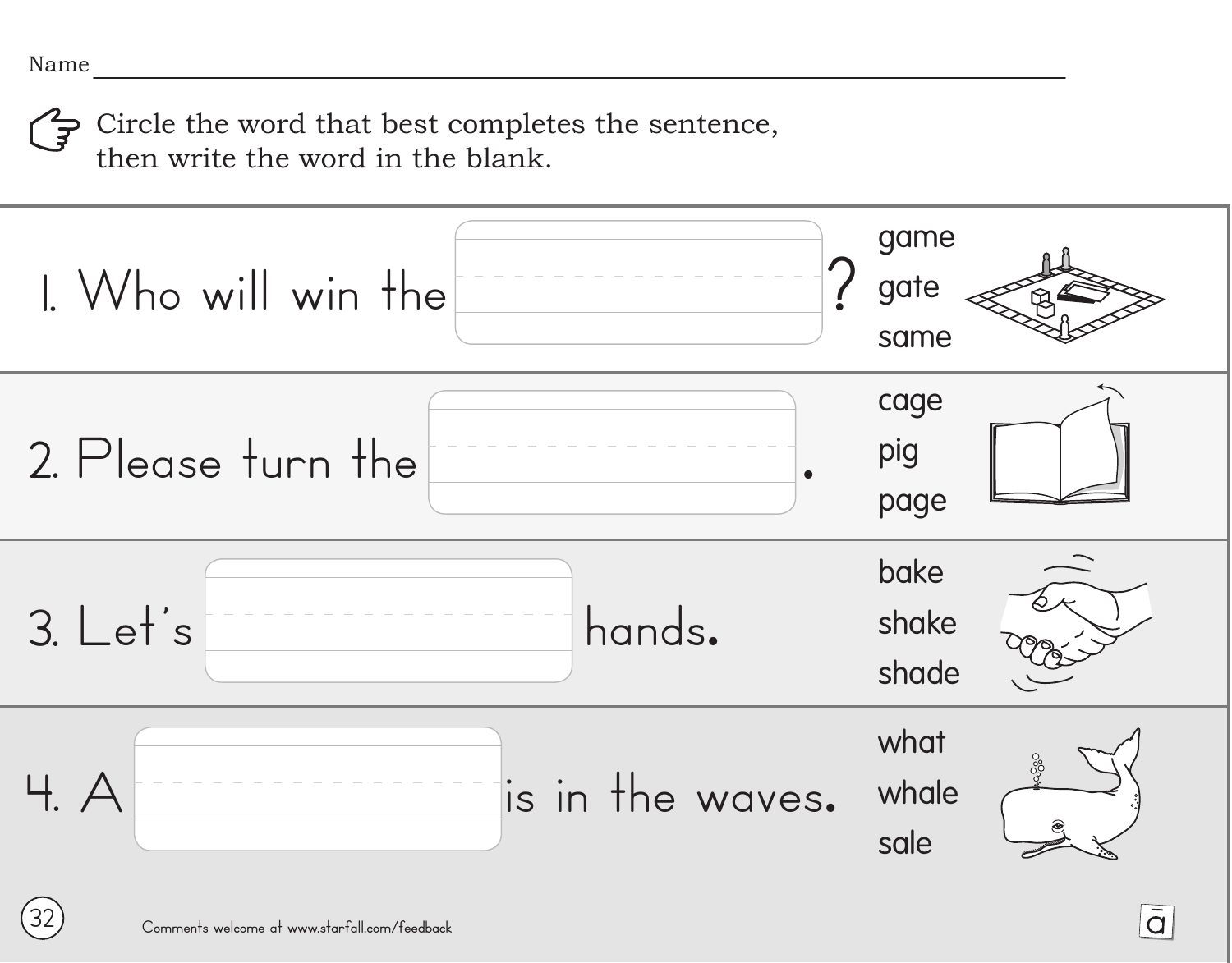Name

Use **Wh** to complete each word to match the picture,  $\overleftrightarrow{f}$ then say the word.

![](_page_2_Figure_2.jpeg)

Write your own sentence using one of the **Wh** words above.

 $wh_{\frown}$  whale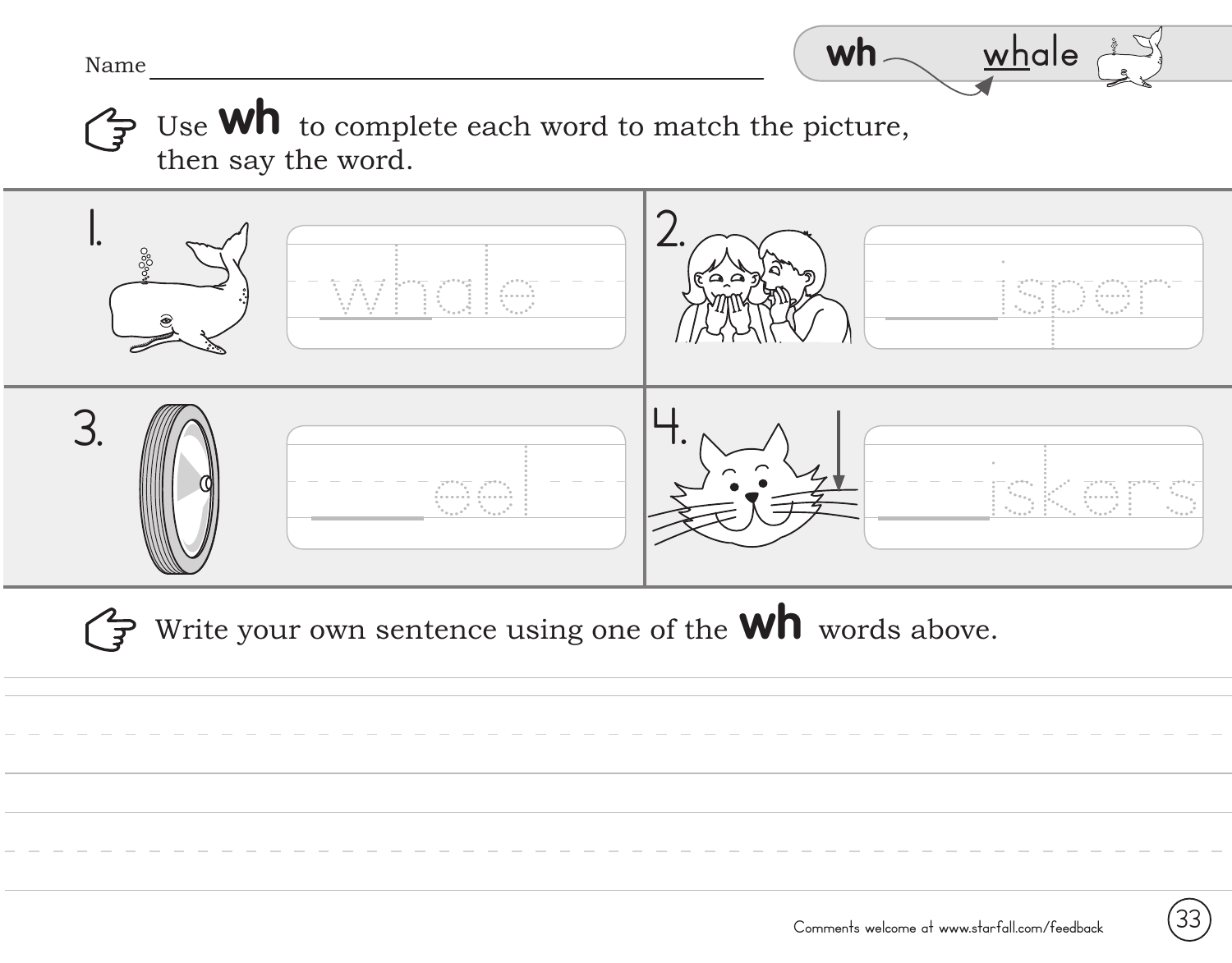Look at the picture, then circle the things that have the **long a** sound. Use the Word Bank below to help you.

![](_page_3_Figure_1.jpeg)

 $\overline{\overline{d}}$ 

**34**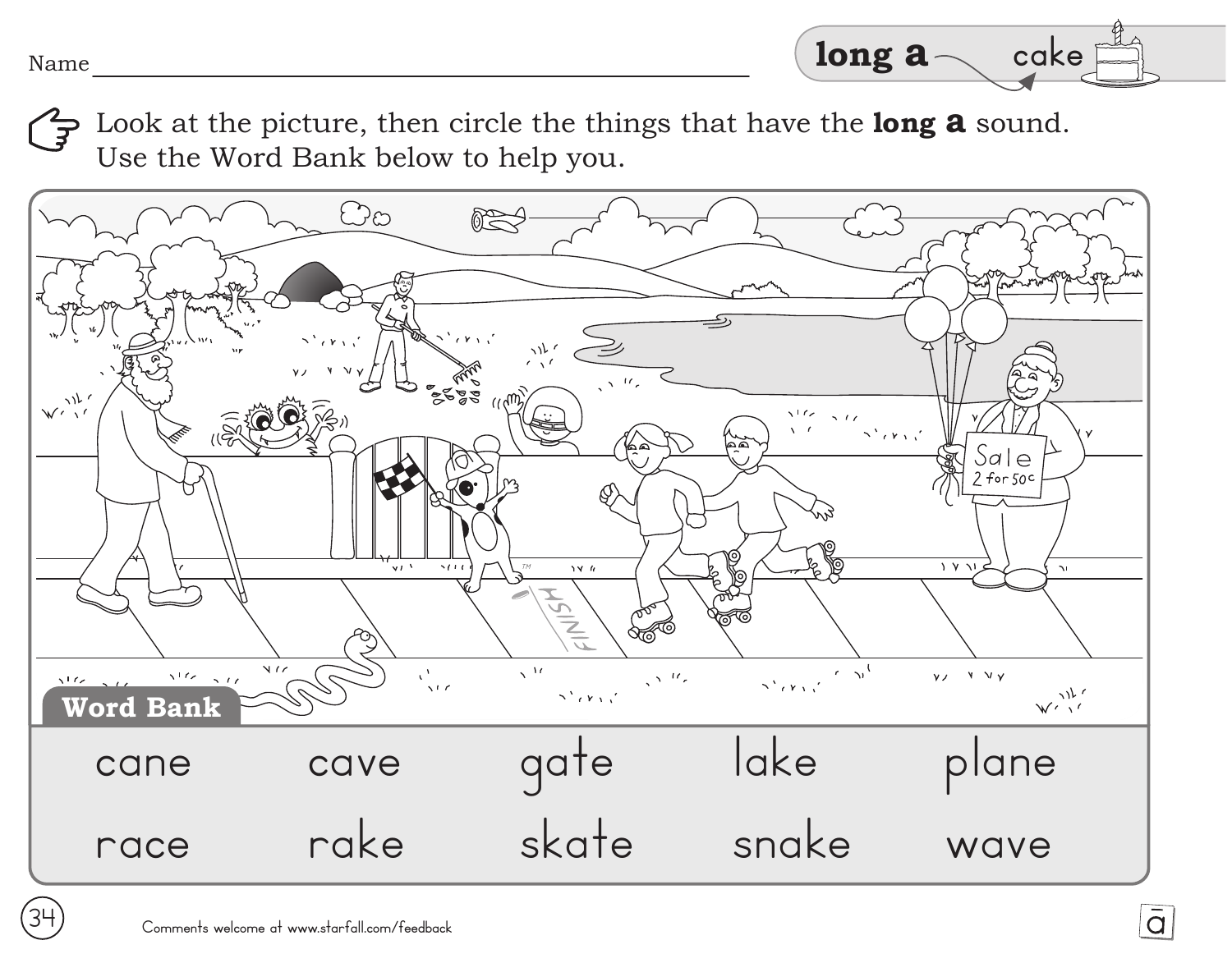Make silly sentences! There's more than one correct answer. Hint: Use the Word Bank on page 34. Have fun!

![](_page_4_Picture_2.jpeg)